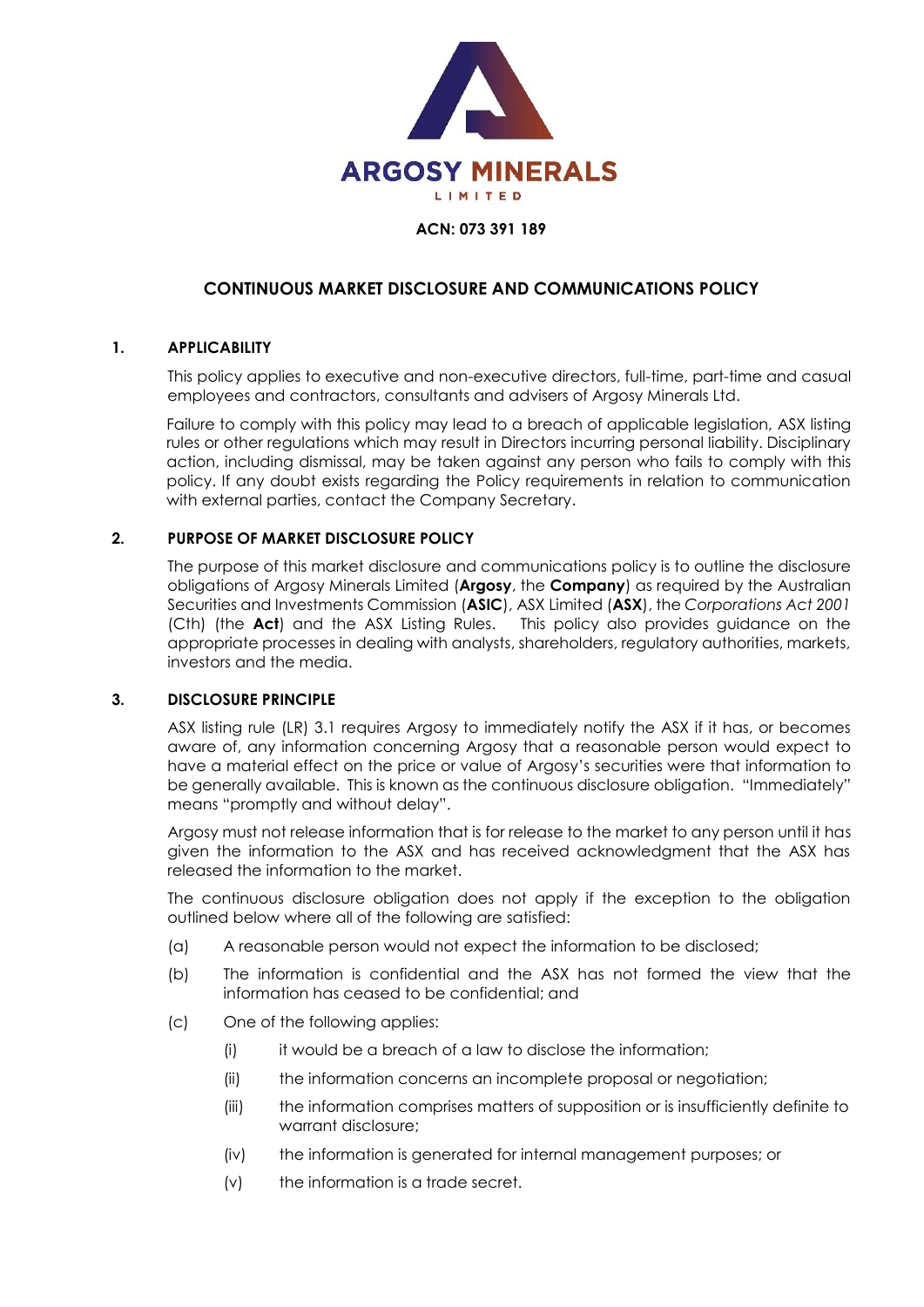All three elements set out above must be satisfied before the exception to the continuous disclosure obligation applies. Should any of these elements no longer be satisfied, Argosy must immediately disclose the information to the ASX in accordance with this policy.

### **4. COMPLIANCE WITH POLICY**

The Board is responsible for ensuring that Argosy complies with its continuous disclosure obligations. To this end, the Board is responsible for implementing and overseeing compliance with this Continuous Disclosure Policy.

The Board and Managing Director ("MD"), in conjunction with the Company Secretary, are responsible for determining whether information is price sensitive and should be released to the market.

In particular, upon notification of a potentially price sensitive matter in accordance with this policy, the MD and Company Secretary will assess whether the information falls within the disclosure exception in the Listing Rules.

The Board must ensure that market announcements are accurate, balanced and expressed in a clear and objective manner that allows investors to assess the impact of the information when making investment decisions.

# **5. ASX COMMUNICATIONS OFFICER**

Argosy's ASX Communications Officer is responsible for:

- (a) ensuring that Argosy complies with the continuous disclosure obligations;
- (b) communicating with ASX in relation to Listing Rule matters;
- (c) overseeing and co-ordinating disclosure of information to ASX, analysts, brokers, shareholders, the media and the public; and
- (d) educating directors, officers and employees on Argosy's disclosure obligations, policies and procedures and raising awareness of the principles underlying continuous disclosure.

The Company Secretary will be the primary ASX Communications Officer for the purpose of administering notifications to the ASX. The ASX Communications Officer should be made aware of all proposed disclosures to ASX in advance, including information to be presented during market discussions (see paragraph 8.8).

### **6. PRICE SENSITIVE INFORMATION**

All information which is potentially price sensitive should be ultimately notified to the MD and Company Secretary through the Reporting Procedures discussed in paragraph 7 below.

Information is considered price sensitive if it would or would be likely to influence persons who commonly invest in securities in deciding whether or not to subscribe for, buy or sell Argosy's securities. The nature of the information should be assessed against this qualitative test, considering Argosy's business activities, size and place in the market.

Employees should not pre-judge whether any information is not price sensitive and should follow the reporting procedures set out in paragraph 7.

# **7. REPORTING PROCEDURES**

Argosy's internal reporting procedures for ensuring potentially price sensitive information is notified to the MD and Company Secretary include reports from Board meetings and various scheduled meetings of management. In addition, senior management has regular contact with both the Executive Directors and other managers. This regular contact enables Senior Management to keep abreast of matters that are, or might become, price sensitive. Any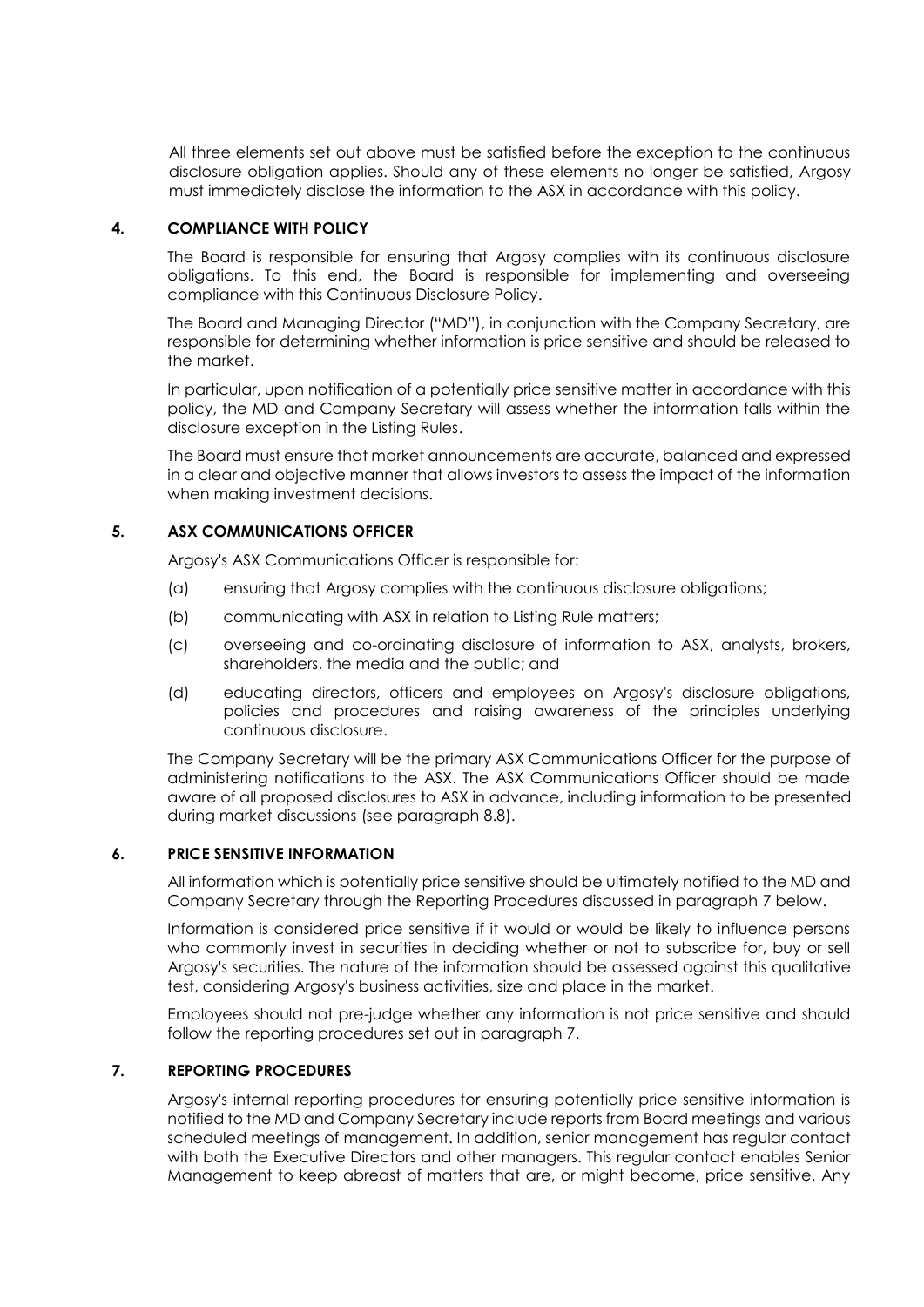potentially price sensitive issues arising from these contacts are to be notified to the Company Secretary who will, in consultation with the MD, determine whether the matter requires reporting to the ASX.

In addition, all matters which may be considered by any person to be potentially price sensitive are to be immediately reported to either of the MD or Company Secretary.

As noted above, the MD and the Company Secretary will liaise to determine if in fact a matter is to be considered price sensitive and whether or not disclosure is required under the ASX Listing Rules.

# **8. COMMUNICATION OF INFORMATION**

#### **8.1 Disclosure to ASX**

All information which would be expected to have a material effect on the price or value of Argosy's securities will be released by the ASX Communications Officer to ASX before any other person.

Immediately following notification to the ASX, all Board members are to be provided with an electronic copy of the notification, except where the notification is a formal non-material obligation under the Listing Rules, e.g. exercise by an executive of a share option.

#### **8.2 Placement on website**

All information disclosed to ASX in compliance with this policy will be promptly placed on Argosy's website following confirmation of receipt from ASX.

# **8.3 Further Dissemination**

The MD will in each instance determine if further dissemination of information is required following release of material to the ASX. E.g. Press releases, media conferences, or mail outs to security holders.

#### **8.4 Authorised spokespersons**

Unless otherwise advised, the nominated Argosy spokespersons for all communications are the MD and Company Secretary.

The spokespersons are entitled to clarify information publicly released through ASX, but they should not add to or reveal any additional information which may be considered as materially price sensitive.

# **8.5 Social Media**

The Company can use social media platforms such as Twitter, Linked In and Facebook to promote the Company and communicate to Security Holders and the public. Any posts or use of Social Media, the contents of which directly represent or purport to represent the Company must first be approved by the Managing Director or Company Secretary. No material information is to be posted on social media prior to it being released to the ASX first.

#### **8.6 Market speculation and rumours**

Market speculation and rumours, whether substantiated or not, have a potential to impact Argosy and may contain factual errors. Speculation may also result in ASX formally or informally requesting disclosure by Argosy on the matter.

Argosy has a policy of not responding to speculation and market rumours and employees must observe this policy at all times. However, notwithstanding this "no comment" approach, Argosy may issue a statement in relation to market speculation or rumour where: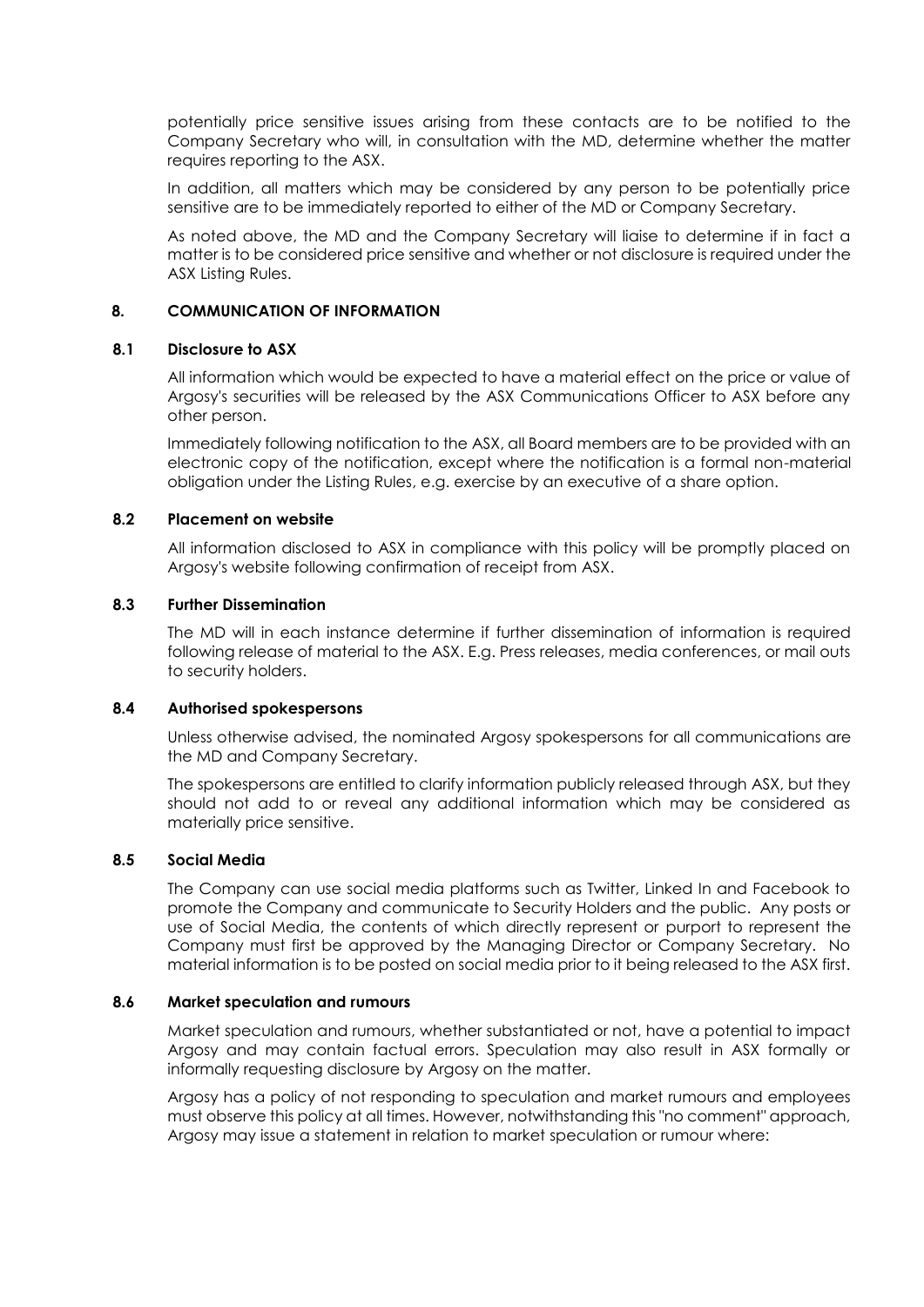- (a) Argosy considers it has an obligation at that time to make a statement to the market about a particular matter
- (b) Argosy is required to respond to a formal or informal request from ASX for information.

The MD will decide whether it is appropriate to issue such a statement. No Argosy employee is authorised to respond to speculation and market rumours except with the approval of the MD

### **8.7 Trading halts**

In exceptional circumstances, it may be necessary for Argosy to request a trading halt to maintain fair, orderly and informed trading in Argosy's securities and to manage disclosure issues (for example, if confidential price sensitive information is prematurely or inadvertently disclosed and an immediate release cannot be made).

The MD (or, in his absence, the Chair) will make all decisions in relation to trading halts. No Argosy employee is authorised to seek a trading halt except with the approval of the MD (or, in his absence, the Chair).

# **8.8 Contact with the market (market discussions)**

Having regard to the fact that price sensitive material is first released to the ASX, Argosy regularly interacts with the market in a variety of additional ways. These include presentations to the media, analysts and investors, including:

- (a) one on one briefings; and
- (b) in circumstances where senior executives act as a guest speaker.

Argosy recognises that it is important to have such market discussions, but also recognises that no price sensitive information is to be communicated during these discussions. The authorised company spokespersons may clarify information that Argosy has publicly released but must not comment on material price or value sensitive issues that have not been disclosed to the market generally.

Ahead of any new and substantive investor or analyst presentation, a copy of the presentation materials must be released to ASX (even if the information in the presentation would not otherwise require market disclosure).

# **8.9 Review of analyst reports**

Argosy recognises the important role performed by analysts in assisting the establishment of an efficient market with respect to Argosy's securities.

However, Argosy is not responsible for, and does not endorse, analyst reports that contain commentary on Argosy.

### **8.10 Responding to financial projections and reports**

Comments on Argosy financial projections and reports will only be made in relation to material which has already been publicly disclosed. Argosy will publicly announce any material change in expectations before commenting to anyone outside Argosy.

# **8.11 Shareholder Meetings**

The Company encourages and supports shareholder participation. Mechanisms for enabling shareholder participation will be reviewed regularly to encourage the highest level of anticipation and include notices of shareholder meetings being prepared, and meetings being conducted, in accordance with industry best practice and the guidelines published by the ASX Corporate Governance Council and the use of electronic communication to disseminate information relating to meetings and to facilitate shareholder voting in the most efficient manner.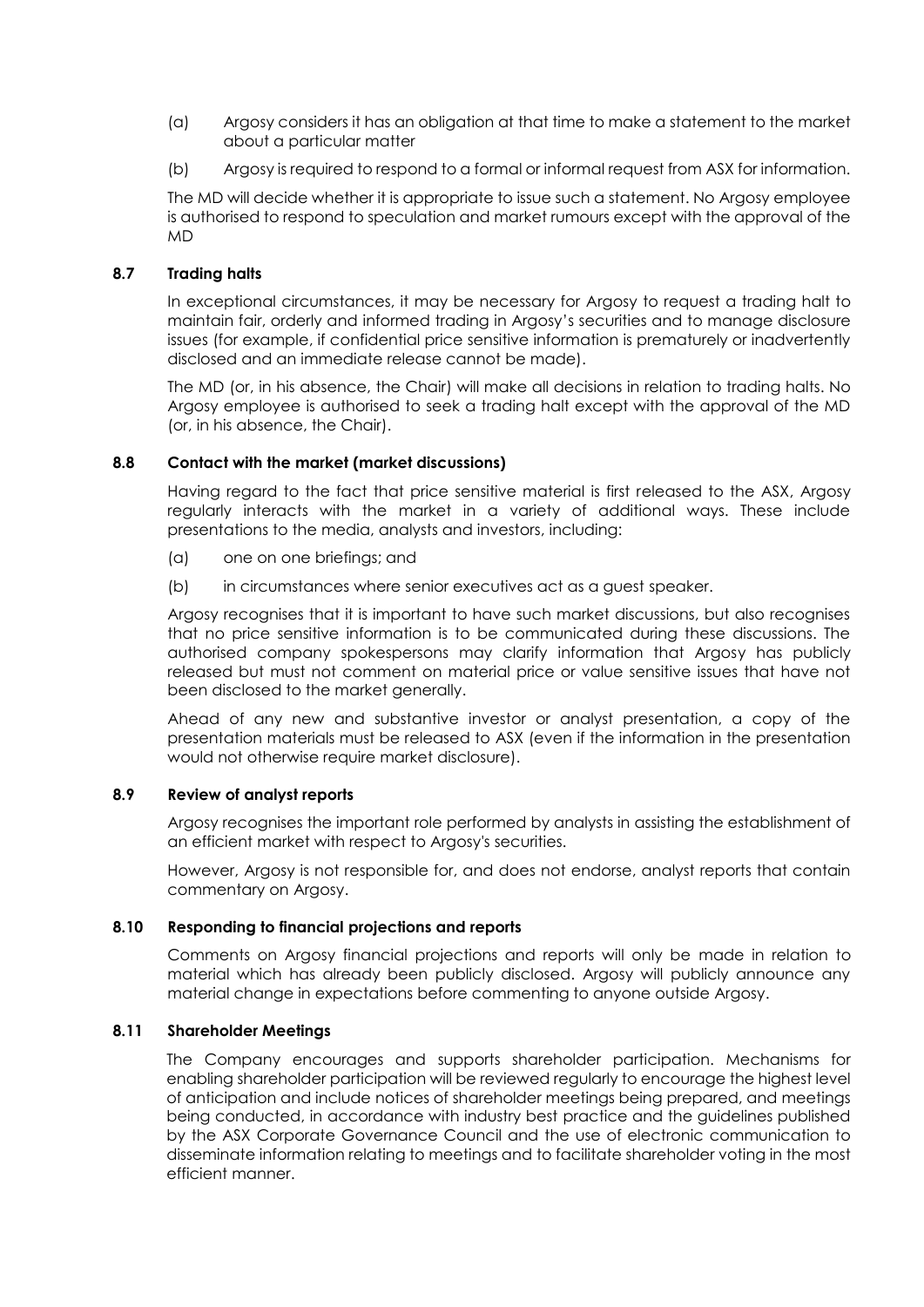The Company has adopted a Shareholder Communications Strategy which is included as Annexure A to this policy.

#### **8.12 Industry Conferences**

This Policy applies to any form of communication such as a speech, roundtable discussion or informal conversation on a convention centre floor, by any Director, Officer, employee, agent and contractor of Argosy made at any industry conference or similar event.

#### **8.13 Unintentional Disclosure**

Any disclosure made, whereby any person who made the disclosure did not know or was reckless in not knowing that the information was both material information and has not been disclosed, is commonly referred to as unintentional disclosure. If it is determined that there has been unintentional disclosure, the Board will immediately take all appropriate steps, including: disclosure of the material information that has been unintentionally disclosed; and notifying the person to whom the unintentional disclosure was made that such information has not been disclosed and must remain confidential and that he or she may not trade in the shares of Argosy with knowledge of such information until it is disclosed.

#### **9. BREACHES OF THIS POLICY**

Argosy regards its continuous disclosure obligations as very important. Breach of this policy may lead to disciplinary action being taken against the employee, including dismissal in serious cases.

### **10. REVIEWS AND CHANGES TO THIS POLICY**

The Committee will review this policy annually or as often as it considers necessary to check it is operating effectively and consider whether changes are required.

The Board may change this policy (including the responsibilities of the Committee) from time to time by resolution.

**Last Amended: 23 February 2022 Last Reviewed: 23 February 2022**